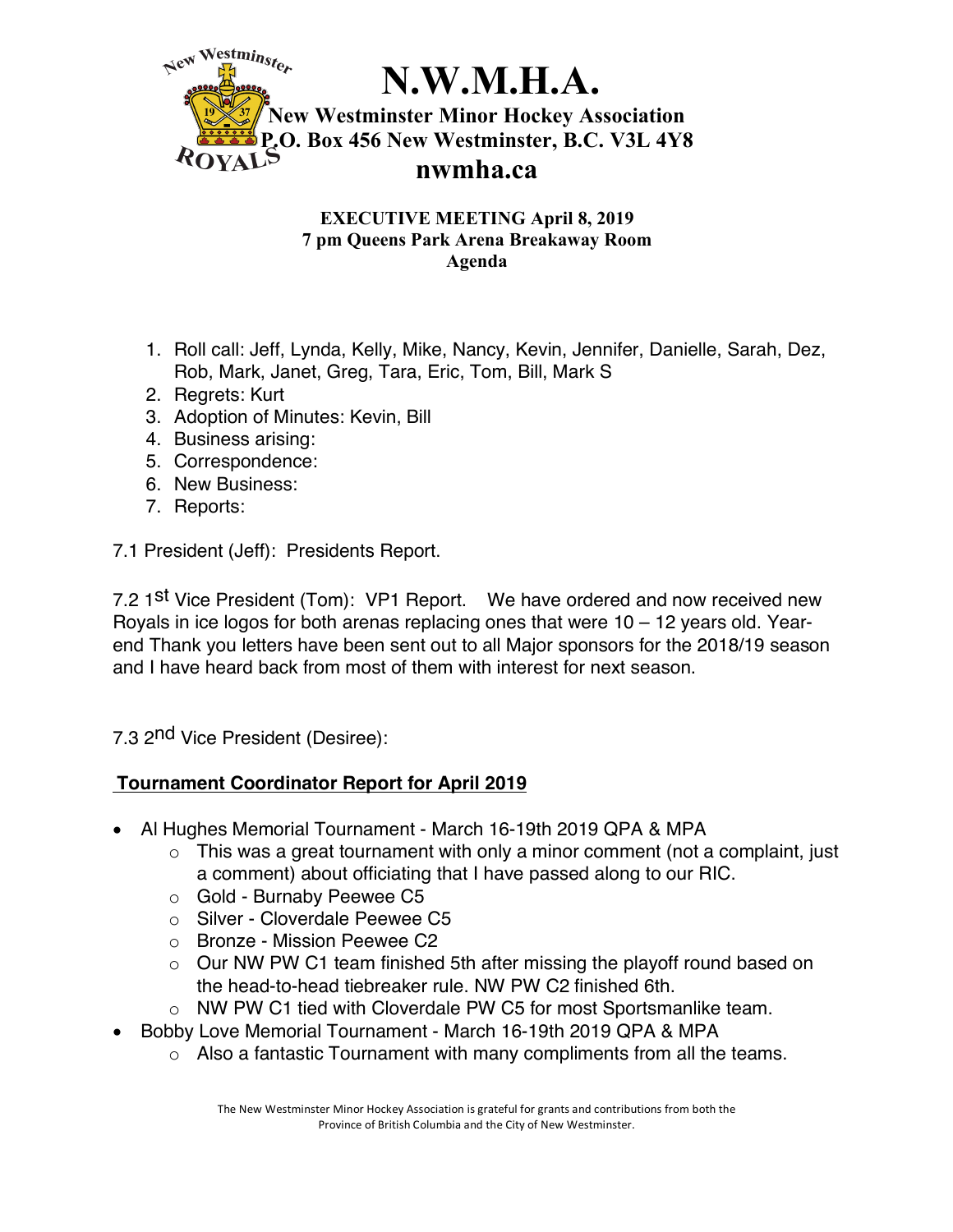

- o Gold Burnaby Atom C4
- o Silver Burnaby Atom C1
- o Bronze New Westminster Atom C3
- o New Westminster Atom C2 finished 5th after missing the playoff round based on the +/- differential tie breaker rule. New Westminster Atom C1 finished 8th.
- o NW Atom C1 tied with Burnaby Atom C1 for most Sportsmanlike team.
- 3 games went to OT on the final day, with one of those games going to a shootout. The final Al Hughes game was an exciting game with the Burnaby team coming back from being down 2-0 to scoring the go ahead goal in the last 3 minutes of the game.
- I sent my reports to BC Hockey and PCAHA on March 20th 2019.
- Game sheets were delivered to the PCAHA office in person on March 21st 2019.
- The commemorative programs can be found online at: http://www.nwmha.ca/tournaments/TournamentsPosterBobbyLoveAndAlHughes.pdf

I have received numerous compliments from all of the teams that attended. Our tournament was well run, fun, classy, well organized, welcoming, had great swag, have an awesome announcer and a great focus on sportsmanship. This is all thanks to the outstanding group of volunteers that helped me put this together and spent many hours prepping and being at the rink with me. I'd like to acknowledge Beth McNaughton, Erin Woolley, Daniel Fontaine, Martine Lehmann, Bernie Lehmann, Lynda Callard, Janet Lakusta, Nancy Graham, Heather Hansen, Marilyn Araujo, Christiana Pleasants, Nicole Maharaj, Loretta Fraser and Heather Epp for the many hours they spent at the rink and the many more hours before the tournament. I'd also like to recognize Kelly Corbett for being available every time I had to call her throughout the weekend when the officials were running late while she was away. Finally I'd like to note that the officials did a spectacular job...it isn't often that you can have a whole tournament happen and not receive any complaints about the officiating...well done!

7.4 3rd Vice President (Mark):

Awards Committee – the Committee completed its work with great efficiency (thank-you to the Committee members for their cooperation and responsiveness) and winners have been chosen or acclaimed for all NWMHA awards. Six awards were contested and five were acclaimed. I've also received from our RIC the names of the winners of the referees' awards. I have prepared letters to all the winners.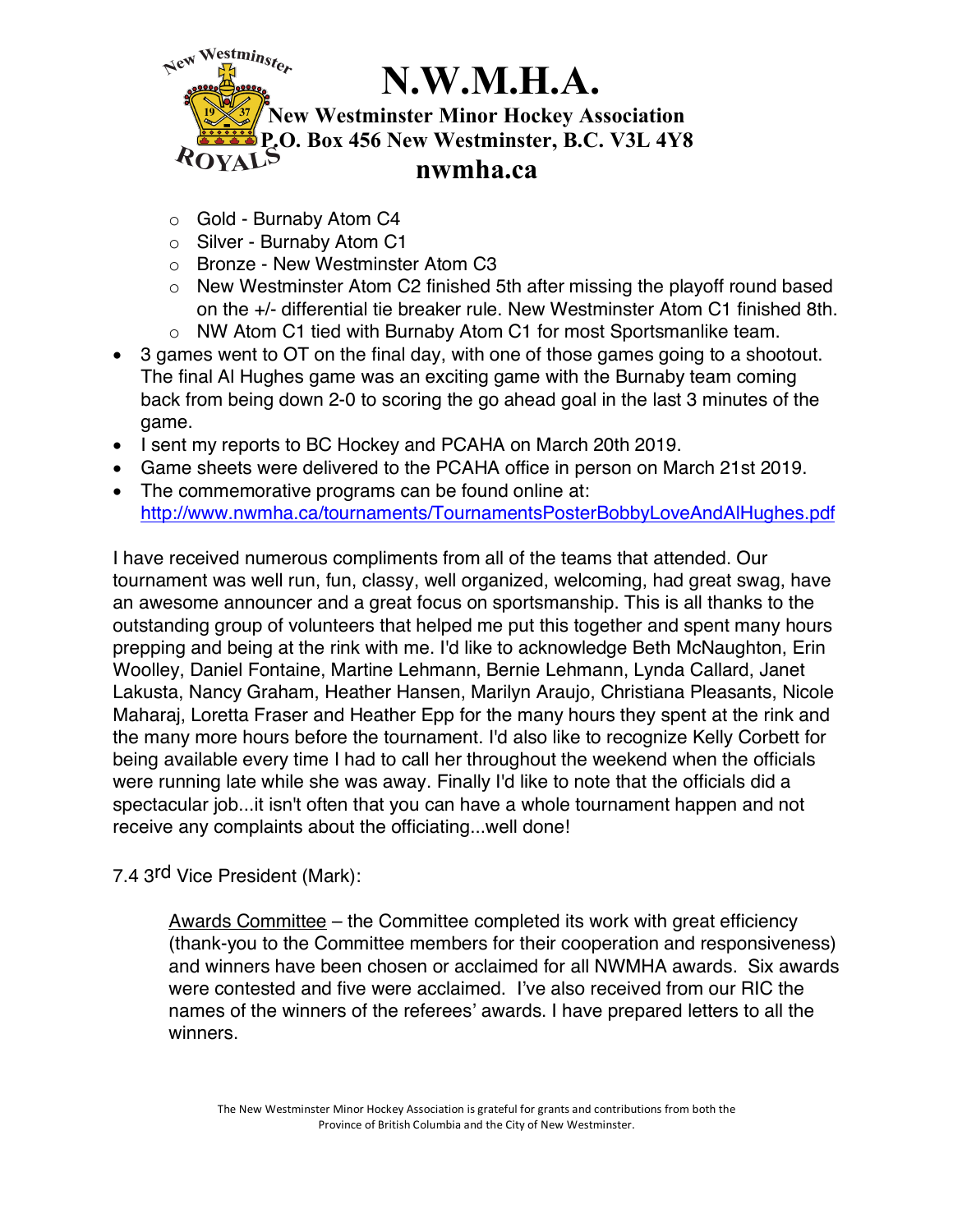

Safety/Discipline – I will be working with Jeff to produce an updated draft policy around serious penalties.

- 7.5 Treasurer (Kurt):
- 1. Motion to transfer \$2,500 from Operating Fund to Financial Aid Fund. Motion by Mark, second Danielle. Passed
- 2. Motion to receive the Financial Statements as at March 31, 2019, and the Operating Statements for the year ended March 31, 2019. Motion by Kevin, second Mark. Passed
- 3. Motion to support the goalie development over the summer of 2019 as we have done the past few years. Motion by Dez, second Kevin. Passed

Please find attached the operating statements for the year ended March 31, 2019. I have also attached the financial statements as at March 31, 2019. Overall a good year with a small deficit of revenue over expenditures (\$4,676) compared to an excess amount of \$2,982 last year.

Total Revenue was similar to last year. Registration fees were up slightly from last year as there was an increase in registration fees. In addition, there were 331 players registered who played compared to XXX last year. Both of the grants we received from BC Community Gaming Grant and City of New Westminster were lower for a total of approximately \$4,000 than last year. Miscellaneous income was from two sources an unclaimed Vancouver Giants 50/50 draw form February 2017, and from BC Hockey for NWMHA hosting the Development 1 Clinic in October 2018. Sponsorship was \$6,000 compared to \$4,250 last year. Our tournament net proceeds was a deficit this year of \$1,909 compared to an excess of \$1,676 last year. The main reason is that the Herb House Midget tournament this year did not have a Rep A division and reduced the number of teams to cover all the costs.

Expenditures were approximately \$7,000 higher this year over last year. Some of the highlights and differences are:

- Clinics – NWMHA spent \$5,000 more this year over last year. The Association continues to help its players development their skills through the use of RPM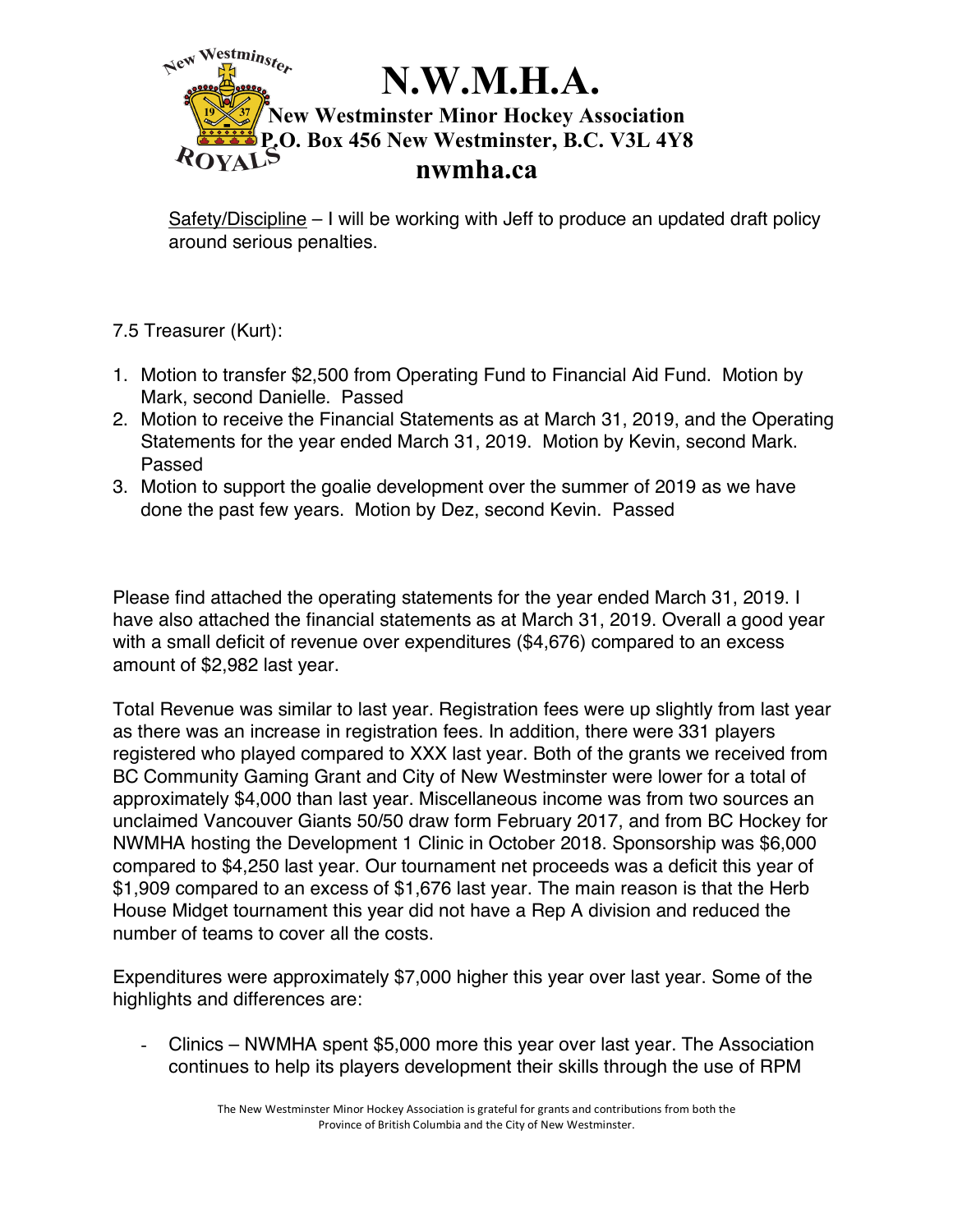### $\leq$ ew Westminster **N.W.M.H.A. New Westminster Minor Hockey Association P.O. Box 456 New Westminster, B.C. V3L 4Y8** ROYAL **nwmha.ca**

Hockey instructors at the team level and through in season clinics. NWMHA will also continue developing its referees with in house training and other clinics hosted through New Westminster.

- Equipment and Supplies NWMHA spent \$16,000 less this year over last year. NWMHA has now purchased all new jerseys from Initiation Minor to Juvenile in home Red and away White. NWMHA has also stocked up on its socks order to get a competitive price from the manufacturer. NWMHA will continue to work with the City of New Westminster to figure out a solution to store the temporary boards/barriers for cross ice hockey.
- Ice Rental NWMHA spent \$11,000 more this year over last year. The main reason for the increase is that we had addition teams this year over last year, one of which was the Juvenile C hockey team.
- Insurance Costs continue to go up each year. We spent \$2,000 more this year over last year. NWMHA expects this to increase slightly this year.
- Referee Fees NWMHA spent \$2,500 more this year over last year. This has to do with a higher number of teams and that we had more teams in higher referee fee divisions than Initiation Minor to Novice Major. NWMHA expects referee fees to go up next year as BC Hockey increases referee fees every three year.
- Tournament Registration NWMHA assists its teams with tournament fees each year. The amount is budgeted and each team has access to these funds. Last year we allowed a maximum of \$700, whereas this year we allowed a maximum of \$900.

NWMHA opened up registrations in April 2018 for the 2018/2019 season. Registration submitted after May 31, 2018, had a \$100 late fee. We had 331 players register this year who played. There were 42 late registrations. We had 56% of these registrations pay by credit card. This is down slightly from last years' numbers of approximately 60%. Ideally we would like to have this number up to 80%. Paying by credit card reduce the number of issues with collecting, holding and processing cheques. NWMHA is looking for easier ways to pay and considering e-transfer payments.

The rest of the expenses are expected to be similar to last years' actual expenses. Let me know if you have any questions or comments

7.6 Secretary (Mark): Nothing to report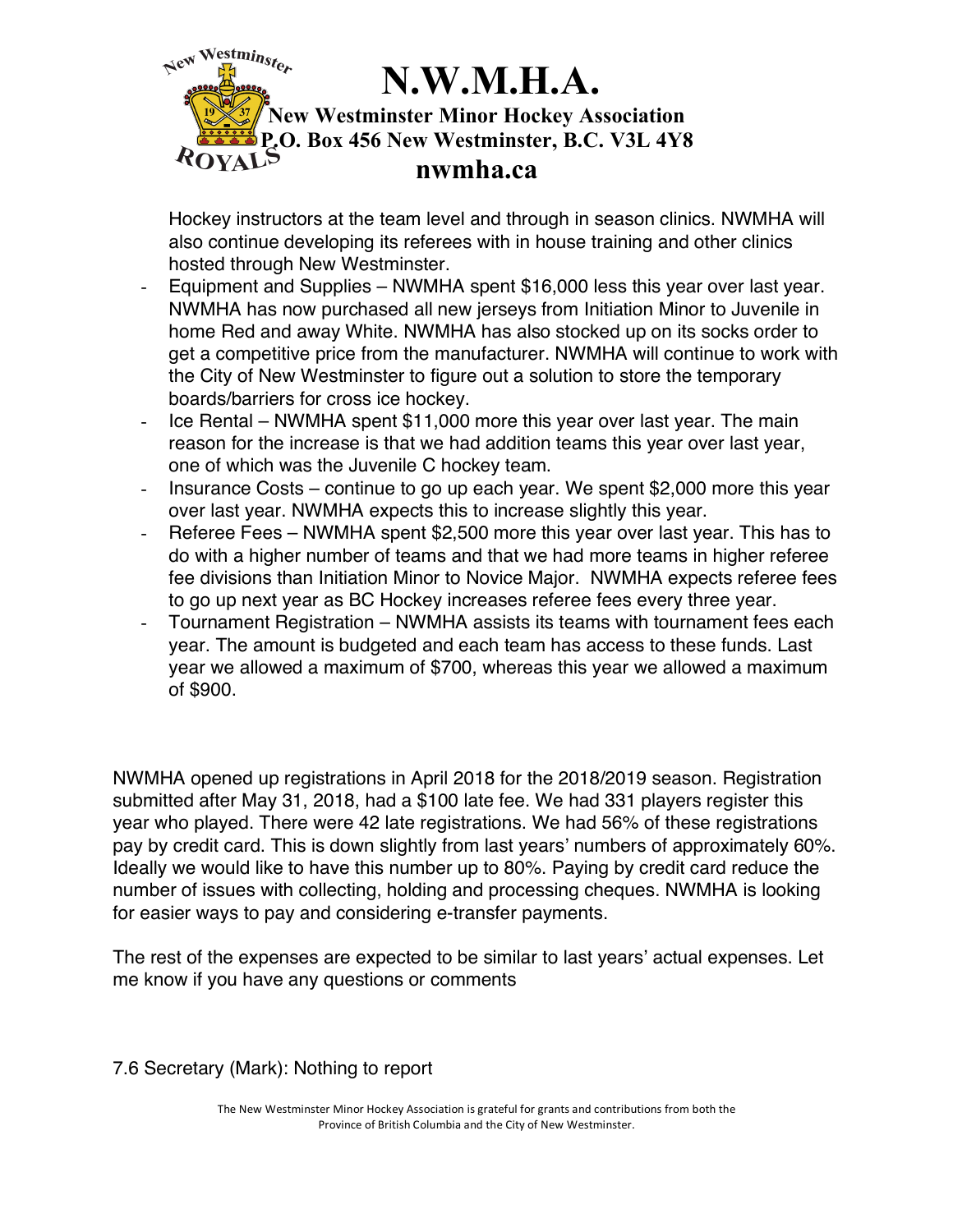

7.7 Coach Coordinator (Mike):

Congratulations to all coaches and much appreciated all the countless hours and hard work this season to help our youth hockey players with the tools to help them move to the next level.

There was a common comment from pretty much all head coaches Atom through Midget that reffing at home was difficult to manage at times especially this season than any other season.

Another common comment was a mid-season (possibly xmas time) get together for coaches and managers. Thought for next season.

We had issues really late in the season with sudden qualification related issues. I feel that this is completely avoidable right from the beginning of the coaching staff being announced. I will be sending an email to all potential coaches to send me their current status as well as their DOB so I can monitor each carefully and give them enough notice to gain whichever course they require.

Notices have gone out to current coaches to return next season and responses have been quick and positive.

Being my first time in this position and on an executive level I have learned a lot! A lot to learn yet and will continue to be an effective member. Special thank you to Jeff assisting hugely to me in this role.

7.8 Ice Allocator (Lynda): I would like to thank the Team Managers for making the season relatively easy this year. As well thanks need to go to the city for all their help.

Discussion is already underway with the city to get the warm up skates scheduled for the upcoming season and those will be secured shortly

7.9 Equipment Manager (Kevin): Nothing to report

7.10 Registrar (Janet): See next page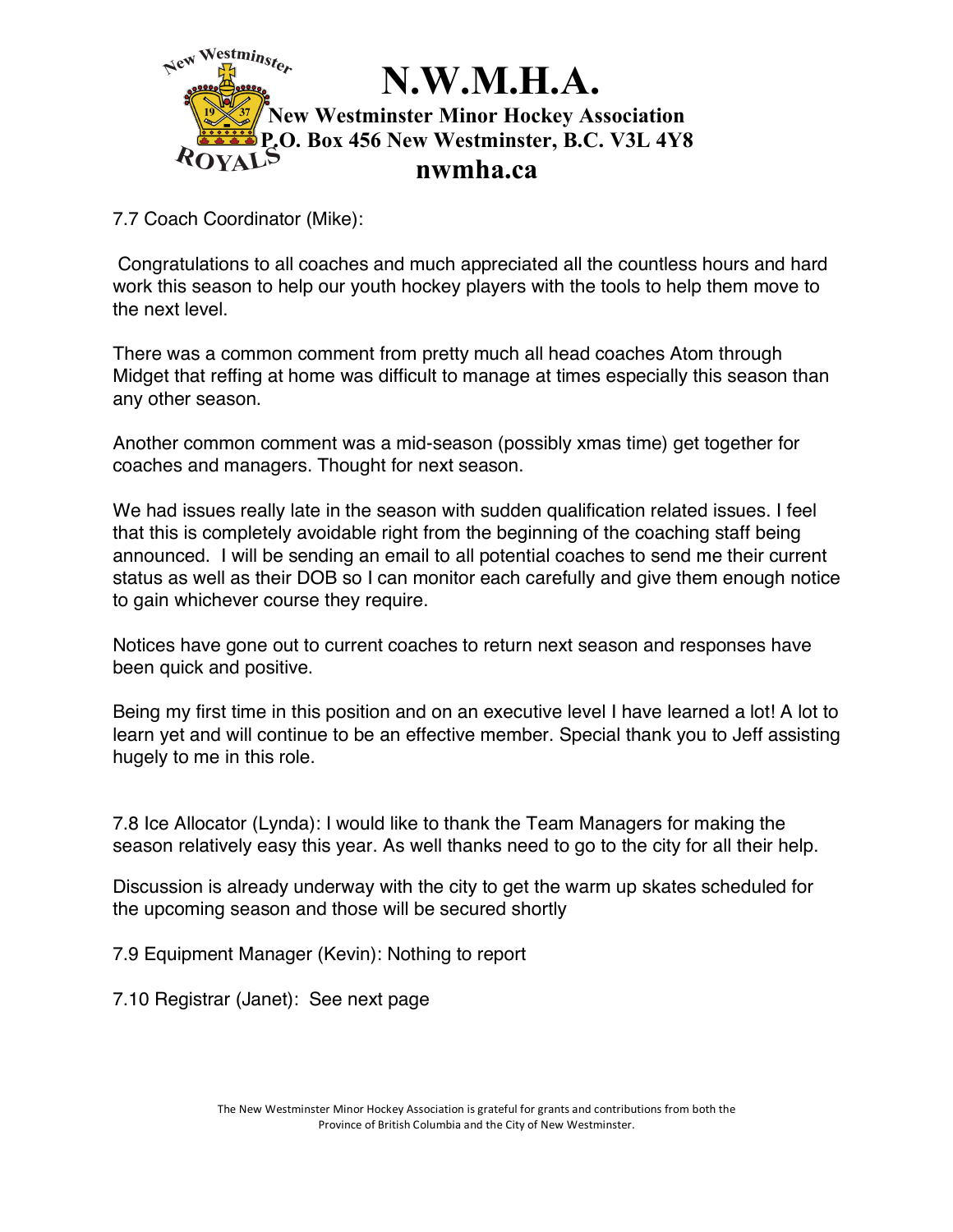

# **N.W.M.H.A.**

**New Westminster Minor Hockey Association P.O. Box 456 New Westminster, B.C. V3L 4Y8 nwmha.ca**

## **REGISTRAR'S REPORT 2018-19 SEASON**

#### **Part 1 - 2018-19 Registration per division**

- Tyke Minor  $(H1)$ -- 6
- $\bullet$  Tyke Major (H2) -- 20
- Novice Minor (H3)-- 22
- $\bullet$  Novice Major (H4) -- 29
- Atom -- 65
- PeeWee -- 55
- Bantam -- 45
- Midget -- 68
- Juvenile C -- 23

To get the early registration fees, please register on-line on or before May 31st at 9pm Pacific Standard Time. If you have any technical issues, please do not hesitate to contact the registrar by: Email: registrar@nwmha.ca

Cell: 778-917-8873

#### **Part 2- Certifications/Qualifications -- Please note**

#### **PCAHA Rules:**

- **Safety Person** -- To qualify for playoffs, a team must have at least 1 qualified and fully certified safety person by the absolute deadline of **DECEMBER 31st**.
- **Mandatory certifications** (applies to all team officials) -- Criminal Record Checks(CRC/VPC Clearance); Respect in Sport(RIS) and Concussion Awareness Training Tool(CATT).
- **Coach qualifications & certifications** -- Deadline for Carded officials (Dec 1st). Deadline for non-carded teams (Dec 15th)
- **Head Coach (non-carded)** -- requires the supplemental certification: Coach Instructional Skills(Checking clinic)

**Criminal Record Checks** -- Please contact registrar to obtain the link to initiate your on-line CRC/VPC Clearance. registrar@nwmha.ca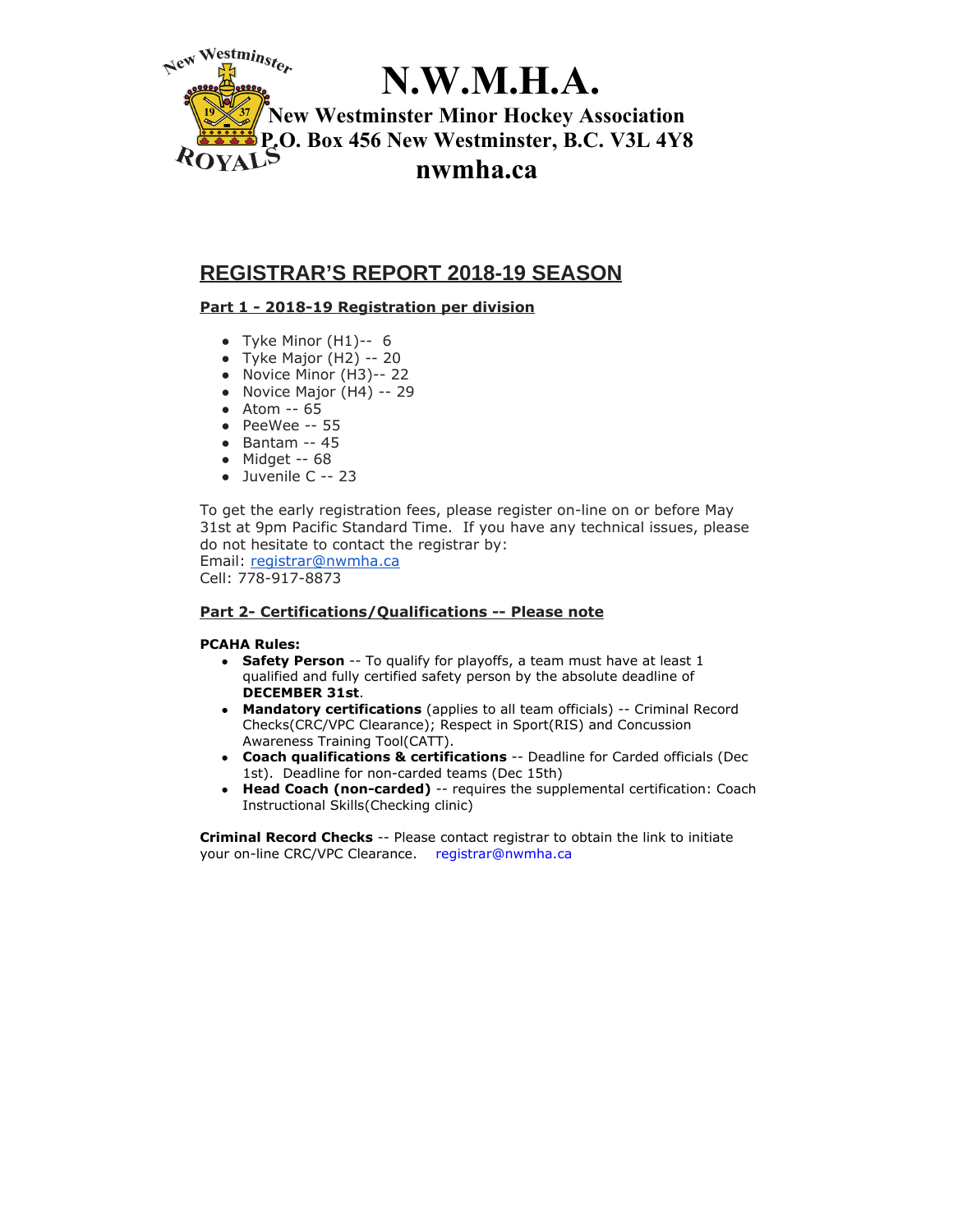

7.11 Referee-in-Chief: (Bill): See Attached

7.12 Referee Allocator (Kelly):

## **Referee Allocators Report**

This year we started off with a total of 41 officials in New West. We finished with 35 active officials. This was either due to officials not continuing and getting recertified or just not wanting to continue on with officiating as they were either busy with other sports or their own hockey teams or just getting jobs.

#### **We started with:**

- 17 first year officials finished with 15
- 11 Second year officials finished off with 9
- 13 third year and up officials and finished with 11.

This year first-year official was assigned  $0 - 13$  games (again this is because of availability and suspensions); Second year officials 10 – 20 games; The third year and up of course averaged a bit more as they were helping with the shadowing during the referee development. This number consisted of 7 of our more experienced officials.

Each year it is getting easier to set up the first-year referee clinic. All the kids that attended had a good time and seemed to be very attentive. They asked a lot of questions and seemed very eager to start reffing. I myself attended our referee clinic again and did re-certify as a level 2 official. Next year we are going to look at opening it up to more of our returning officials as well.

#### **February and March this season were a busy two months.**

February is when we usually hold the referee development. This again was well accepted and well attended by all our officials, when we did have games scheduled. Do to a mix up in some communication this year is was not well organized as in the past but we are looking at ways we can better deal with our referee development next season. We were able to get a strong group of shadows to work with not only our firstyear officials, but we did have some second-year officials that felt they needed to attend for some needed support and we welcomed them to come out and get further instruction. With the help of Bill and Jaxon the games that were available again went really well.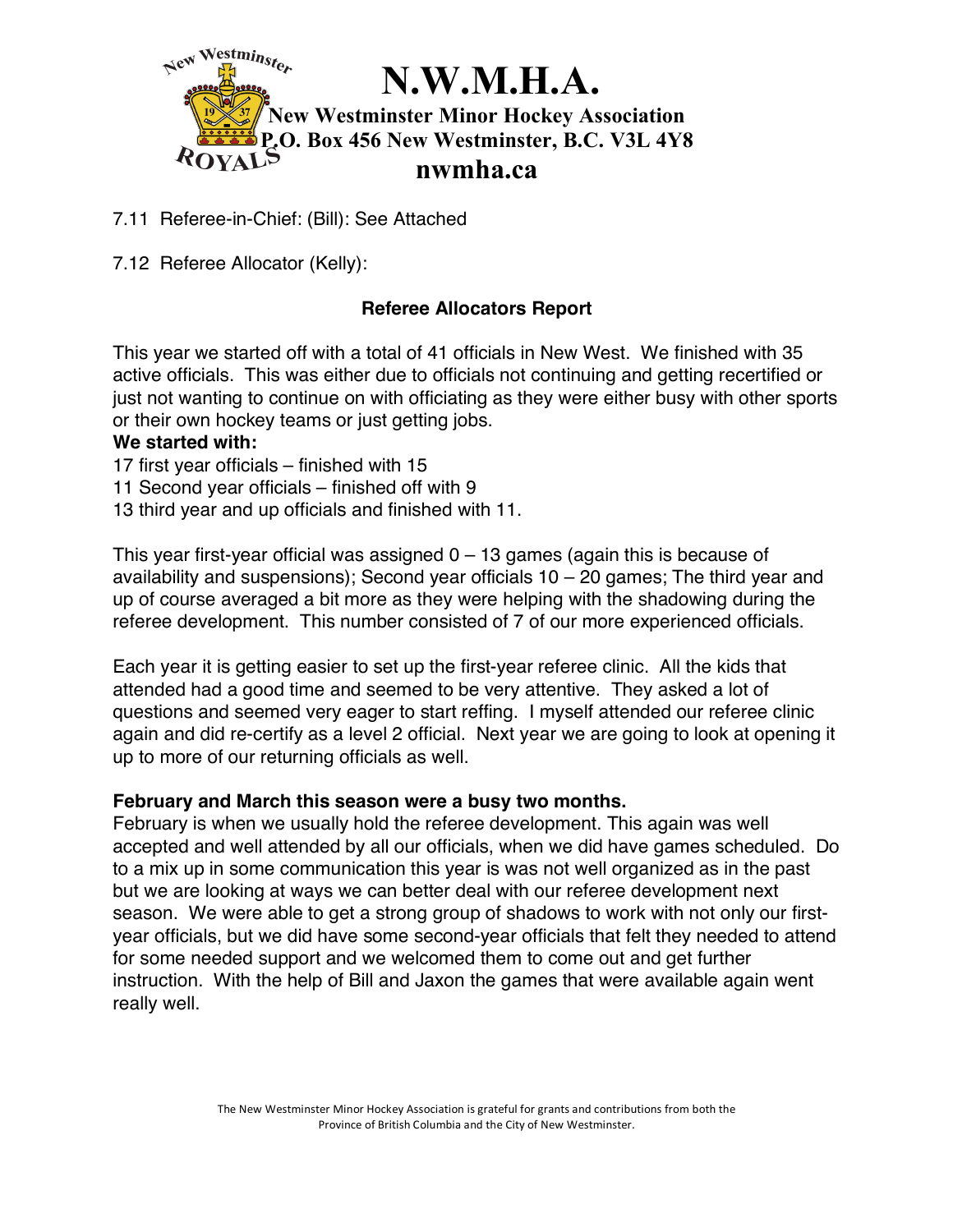

This year again was a bit of a challenge filling the spots for the Spring Tourney. I again did the same juggling of officials as last year. Several of our more experienced officials were not available for most of it so there was a lot of juggling that needed to be done. For example, we had a few that were not available after the first two days so I tried to get them in as many games as I could for those two days they were available. I also had one family that because their mom worked on Monday and Tuesday they were only available for MPA games, so I tried to accommodate their requests as well, which worked well for me because it is usually harder to fill those shifts because our officials find that arena cold. There were also a few officials that only requested one or two games so I tried to get them into the games that they requested so that they would have a good opportunity to officiate. I tried the best I could to get strong officials out with the first- and second-year officials. Like I said it was difficult when it came down to it because we were down a lot of our most senior officials again this year. I even pulled some officials from my Bantam C bunch that were willing to help out when needed. I started filling shifts on Friday, March  $4<sup>th</sup>$  and didn't complete the assigning along with all the officials accepting their shifts until Thursday March 13<sup>th</sup>. I sent the final list to Desiree while on a plane on my way to Virginia.

During the tournament, we only had a few shifts that had to be worked with and one incident with a referee report that needed to be helped with but nothing to drastic. I was able to help with this while still away.

The final tournament games were given to those officials that have been putting in the time and have shown that they are able to be put in these important games and do a good and confident job. The Referee-in-Chief was at the final games and he said they were well done. We have an excellent group of kids that are showing a great deal of promise and skill and I do look forward to working with them again next season. Over all for the tournament, we had 20 officials that requested shifts during the tournament. On average second year officials were given at the most up to 6 - 8 shifts each. The more experienced officials were given more but that is because they were helping with the first-year officials and because of their overall availability during the tournament over all.

A big thank you to all of the officials for a job well done and for the tournament coordinator and the rest of the committee for a very well-run tournament. Cheers to you all.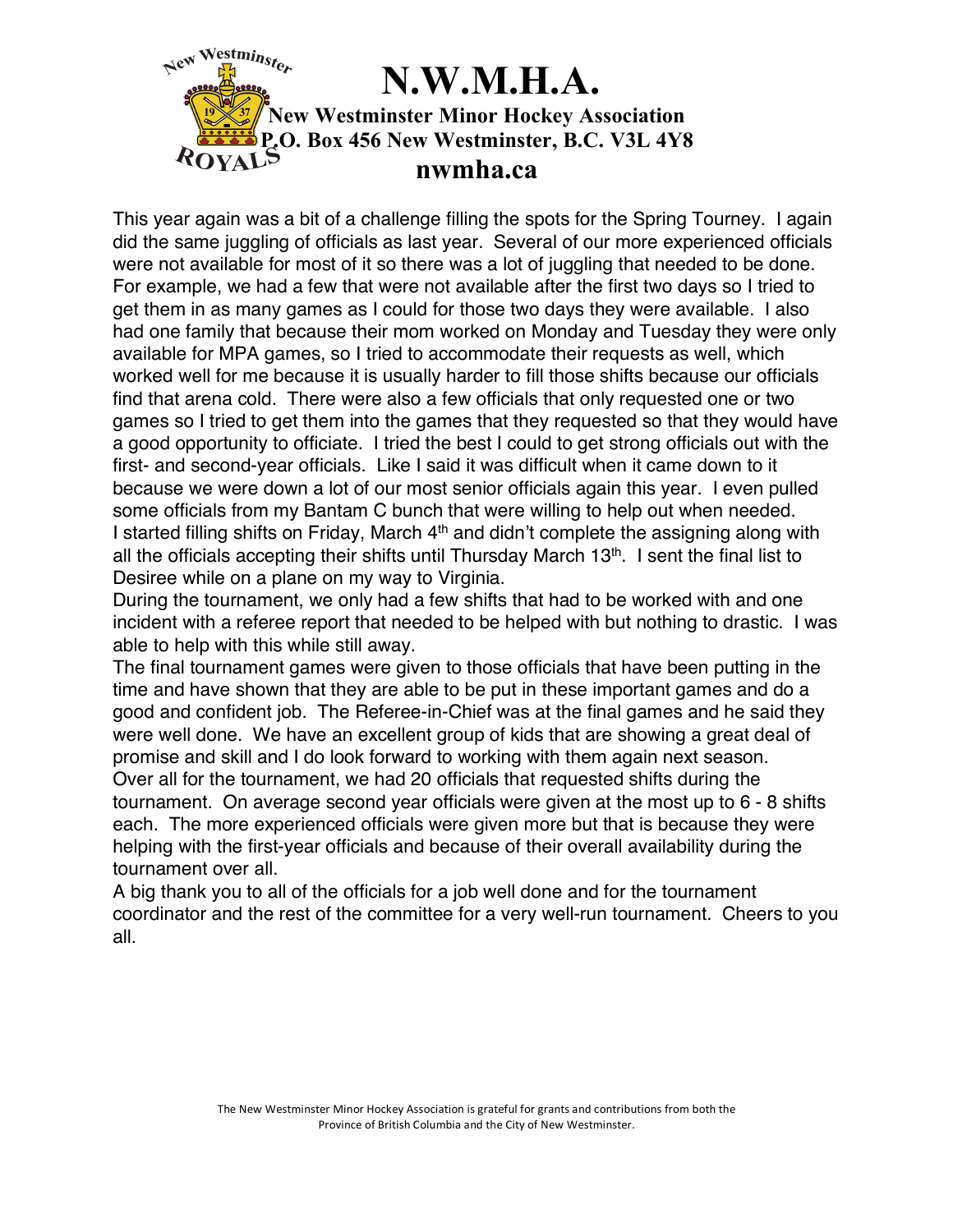

# **N.W.M.H.A.**

**New Westminster Minor Hockey Association P.O. Box 456 New Westminster, B.C. V3L 4Y8 nwmha.ca**

Division Managers:

- 1. Tyke (Eric): Nothing major to report.
- 2. Novice (Sarah): Nothing to report
- 3. Atom (Tara):

# **Atom April Report**

## A1 Team

The season finished off well for this team after they were bumped down a flight. The players developed as a team as the season progressed. This team ended up winning the Presidents Banner.

The head coach has expressed an interest in returning for the following season.

## **House Teams**

## AC1

This team struggled throughout the season and the team as a whole experienced many losses which was upsetting to the players and the parents. There was a lot of negative chatter from parents of this team about the idea that they felt the teams were not balanced. At the end of the season both Jeff and I received a 3 page letter from a parent who was expressing her frustration about her thoughts of the season and how she would like to see changes for the following season.

The head coach will be moving on to PeeWee if they end up staying within the association.

# AC2

This team had a good season overall. The coaches noticed player development throughout the season. The team ended up winning a medal during one of the tournaments they attended during the season.

The Head Coach has expressed an interest to coach again in some compacity for the following season. The Assistant coach will be moving up to PeeWee.

AC3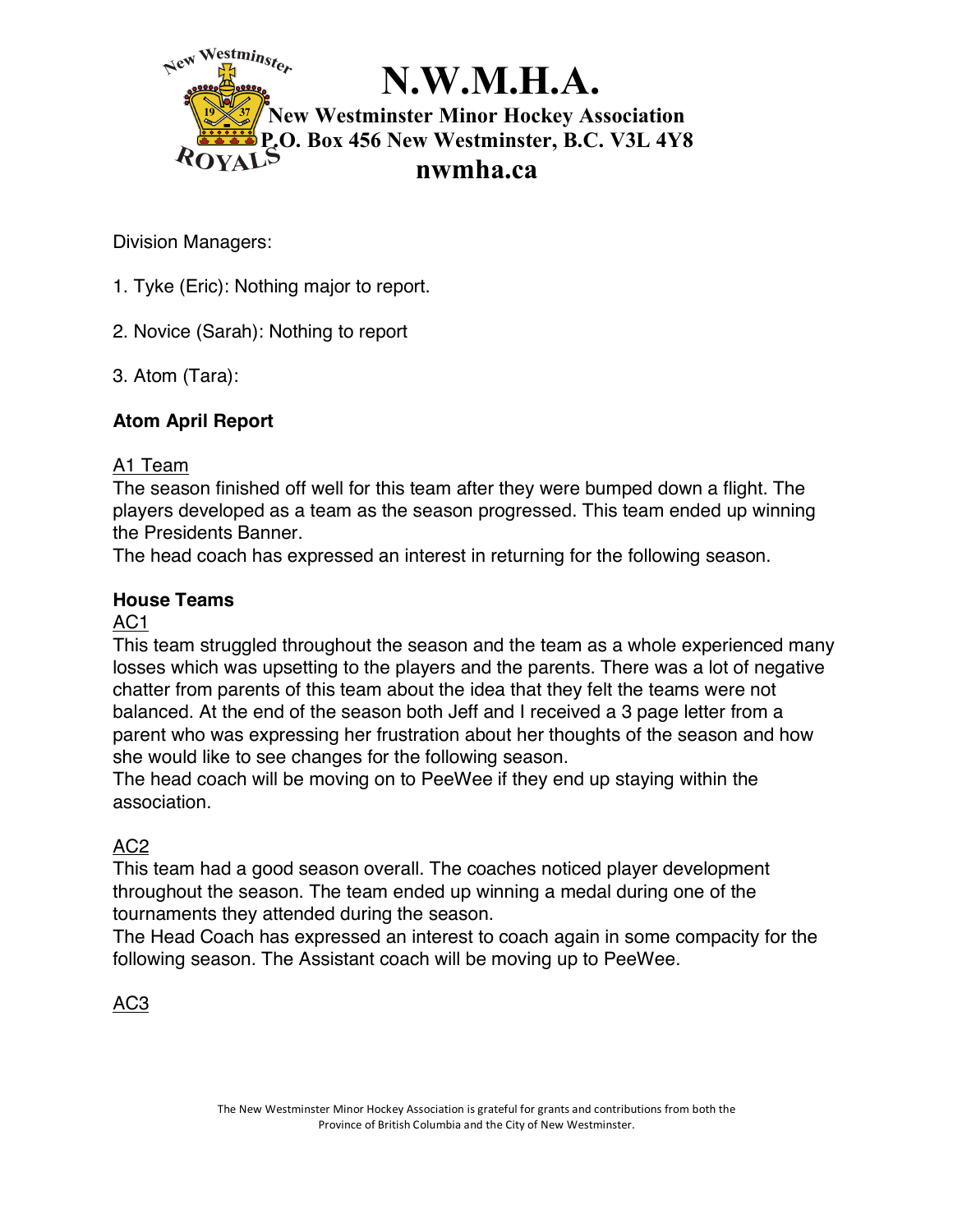

This team had a good season overall. Player development was seen by all players throughout the season. This team finished the season off by winning the Bronze medal in the Bobby Love Tournament.

The Head Coach has expressed an interest to coach next season.

### **Where to Next for Atom**

- In the following season, I would like to see more transparency for the parents at the House level in terms of explaining to them how the balancing process works and why some teams end of developing quicker than other teams. I realize that there is no perfect formula to create balanced teams, however, I feel that we as an association need to be more vocal with our families and explain how this process works. Perhaps at the beginning of the season we host a mandatory meeting for all House families where we can explain the balancing process and also discourage negative discussions from parents about team volunteers.
- In the following season I would like to see the association better manage the team official qualifications so that our volunteers aren't scrambling to complete certifications halfway through the season.
- In the following season I would like to see our association add an A2 team. After discussions with the coaches from the A1 team and the House teams we would all like to see an A2 team included to help with player development. Here is our rationale for this request:

\* Coach Nigel Creightney for the A1 team noticed that many of the other associations all had multiple A teams and were able to compete with other associations as there were enough flights for them to do so.

\* By including an A2 team we are then focusing on player development which our players need. Having an A2 team gives the players a chance to work with like-minded players and players with the same skill set and this is what helps with player development.

\* Port Moody is an example of an association that is similar to ours in terms of size. They are a small city like New West and they had an A1 team and an A2 team. Their A1 team was comprised of mostly  $2<sup>nd</sup>$  year players with a few 1st year players. This team was not a strong team and, in comparison to our A1 team we were equally matched. Their A2 team was comprised of mostly 1<sup>st</sup> year players to help with player development. Both the Port Moody teams did not do well throughout the season in terms of wins however, what they gained was the development of the players so that when the A2  $1<sup>st</sup>$  year players try out for the A1 team in the following

The New Westminster Minor Hockey Association is grateful for grants and contributions from both the Province of British Columbia and the City of New Westminster.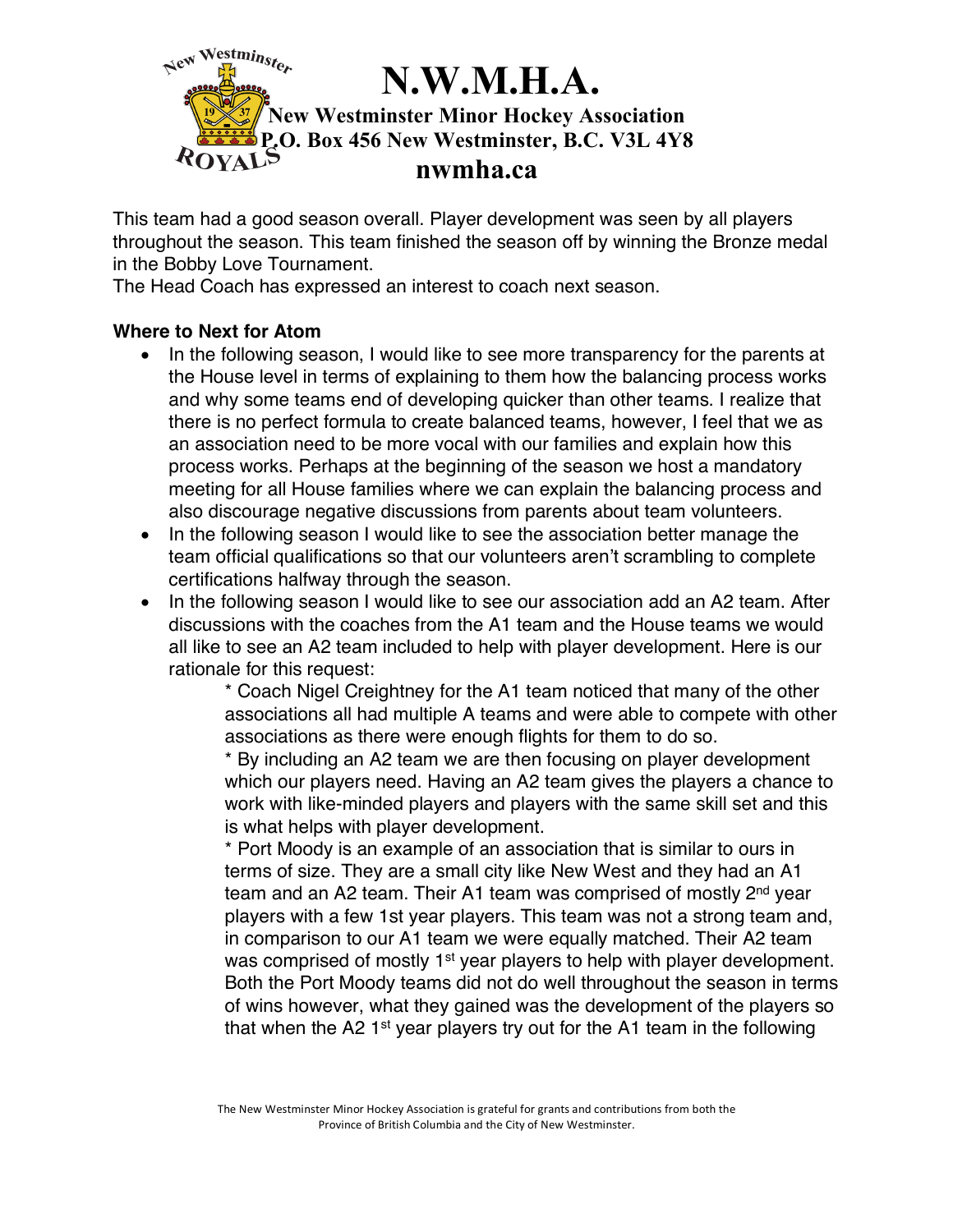

season, they will have more experience with the game and will likely be selected to play on the A1 team.

\* As an association we have been talking about player development and I and the Atom coaches believe that if we are serious about developing our players over time then we need to start this process at the Atom level.

4. Peewee (Nancy):

I would like to thank all the volunteers, players and parents for a successful 2018-2019 hockey season. The season started off well with no real issues during tryouts and balancing. This year Peewee had four teams - A1, A2 and two C teams. All four teams were small in numbers, which required extra commitment and dedication from everyone involved. Even with the small numbers, the teams had a great season and I couldn't be any more proud of the kids for their enthusiasm and hard work.

### **End of season summary:**

A1 – Finished 5th in the league standings for Flight 4

A2 – Won the President Series 1 Banner!! Finished 3rd place in the league standings for Flight 9

C1 – Finished 8th in the league standings in the Green Group

C2 – Finished 5th in the league standings in the Green Group

A very big thank you to all the coaches who worked tirelessly at each practice and game and to the team managers, thank you for stepping up to help organize your teams! It was a great season!

- 5. Bantam (Danielle): Nothing to report
- 6. Midget (Greg):
- 7. Juvenile (Jennifer):

The Juvenile team won their last playoff game 5-0 vs South Delta.

The last minute or so of the game erupted in a major brouhaha, with South Delta obviously wanting to end their Juvenile hockey experience literally going down fighting. The team had a majority of 3rd year players.

There were 4 fighting suspensions & 1 10minute misconduct given out to the New West.